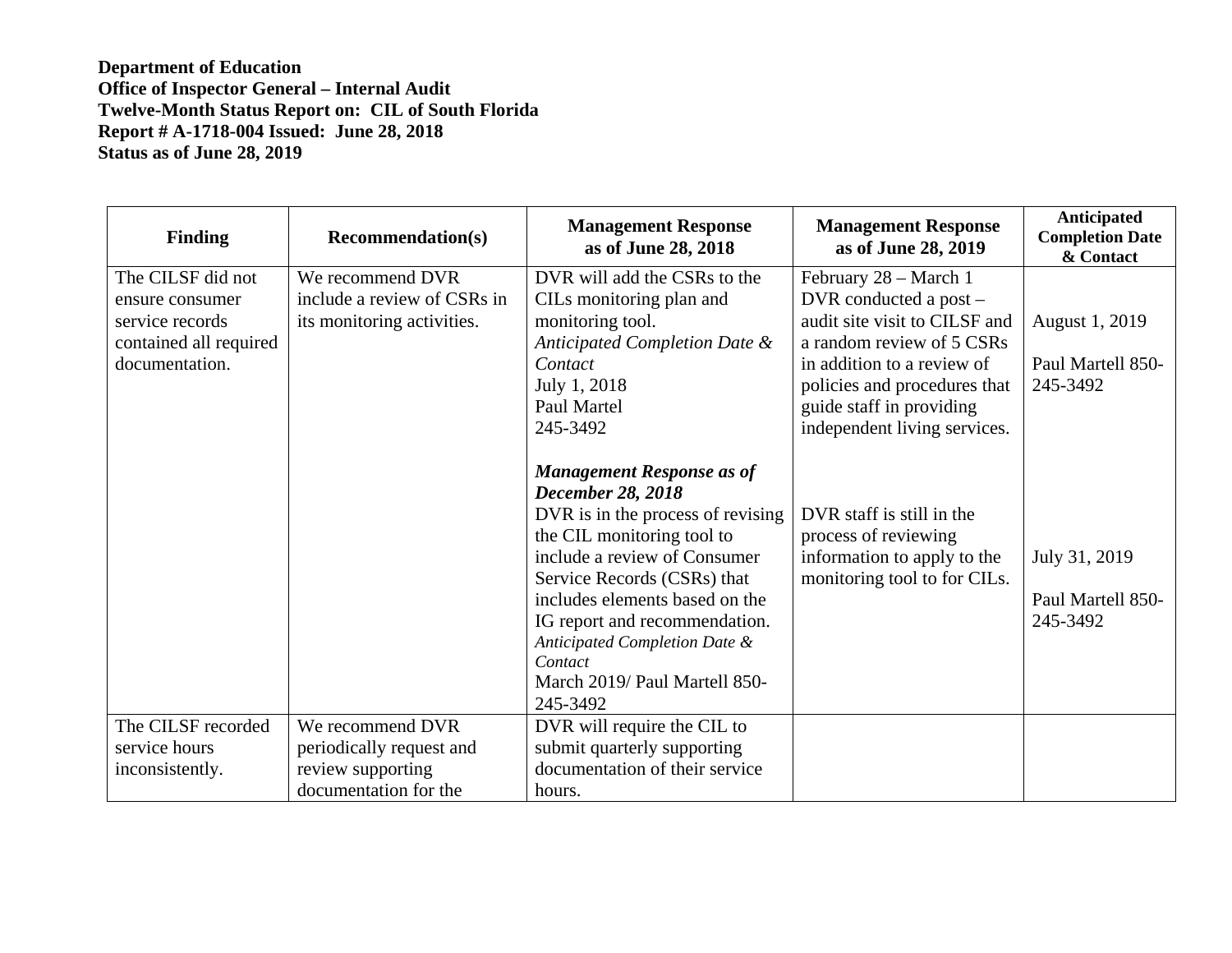| <b>Finding</b> | <b>Recommendation(s)</b>    | <b>Management Response</b><br>as of June 28, 2018 | <b>Management Response</b><br>as of June 28, 2019 | Anticipated<br><b>Completion Date</b><br>& Contact |
|----------------|-----------------------------|---------------------------------------------------|---------------------------------------------------|----------------------------------------------------|
|                | service hours submitted by  | September 30, 2018                                |                                                   |                                                    |
|                | CILSF through the invoices. | <b>Paul Martel</b>                                |                                                   |                                                    |
|                |                             | 245-3492                                          |                                                   | March 2019                                         |
|                |                             |                                                   |                                                   | Completed.                                         |
|                |                             | <b>Management Response as of</b>                  | DVR requested and                                 |                                                    |
|                |                             | <b>December 28, 2018</b>                          | received $3rd$ quarter                            |                                                    |
|                |                             | VR has requested that CILSF                       | $d$ ocumentation of (January $-$                  | Paul Martell 850-                                  |
|                |                             | provide VR with support                           | March 2019) of CILSF's                            | 245-3492                                           |
|                |                             | documentation for the service                     | reported service hours.                           |                                                    |
|                |                             | hours provided for the 3rd                        | There were no issues of                           |                                                    |
|                |                             | quarter January -March 2019.                      | non-compliance.                                   |                                                    |
|                |                             | Anticipated Completion Date &                     |                                                   |                                                    |
|                |                             | Contact                                           |                                                   |                                                    |
|                |                             | April 2019/Paul Martell 850-                      |                                                   |                                                    |
|                |                             | 245-3492                                          |                                                   |                                                    |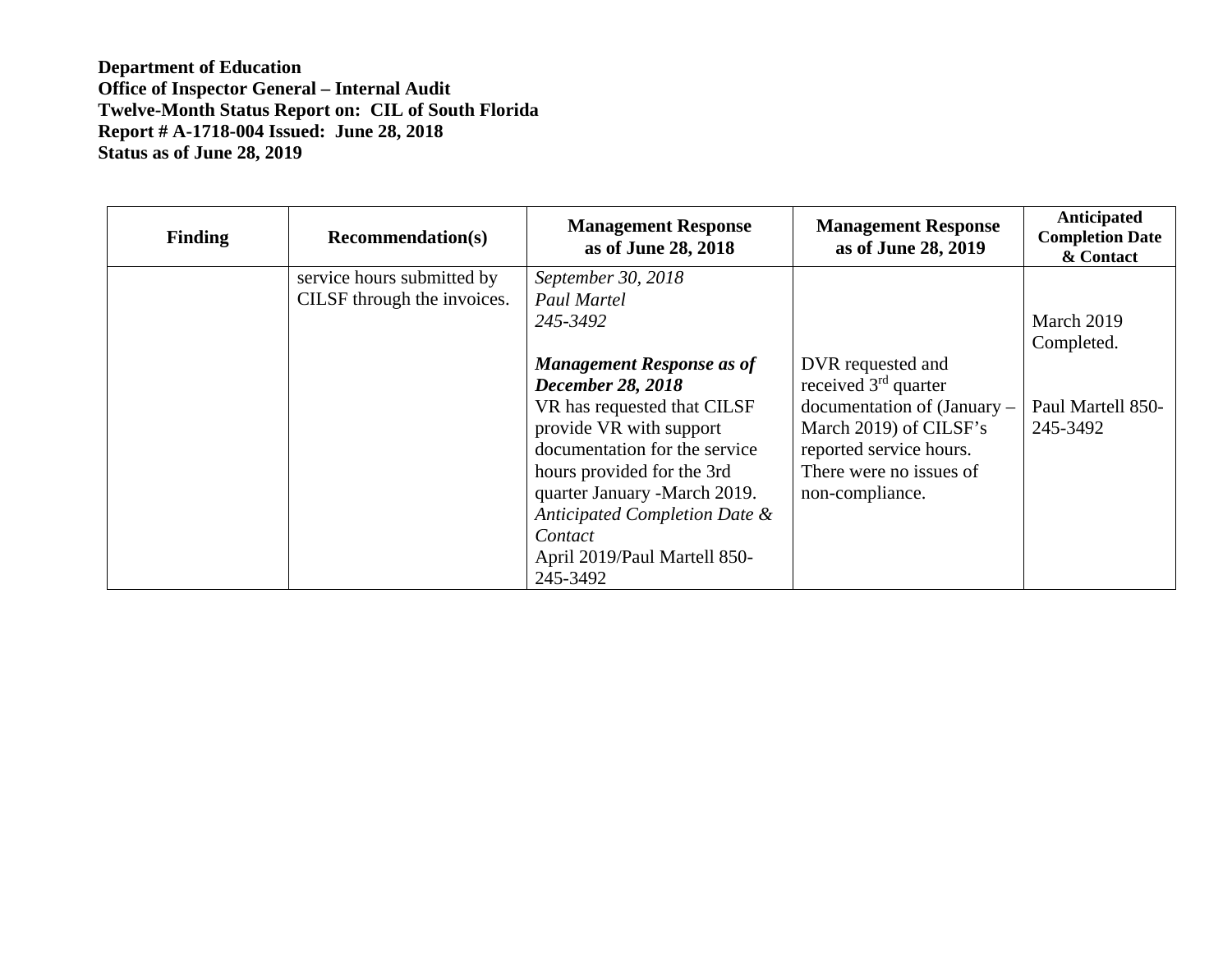| <b>Finding</b>                                             | <b>Recommendation(s)</b>                                                                                                                                      | <b>Management Response</b><br>as of June 28, 2018                                                                                                                                                                                                                                                                                                                                                                                                                                                                                                                                                                                                                                                                        | <b>Management Response</b><br>as of June 28, 2019                                                                                                                                                                                                                    | Anticipated<br><b>Completion Date</b><br>& Contact                                      |
|------------------------------------------------------------|---------------------------------------------------------------------------------------------------------------------------------------------------------------|--------------------------------------------------------------------------------------------------------------------------------------------------------------------------------------------------------------------------------------------------------------------------------------------------------------------------------------------------------------------------------------------------------------------------------------------------------------------------------------------------------------------------------------------------------------------------------------------------------------------------------------------------------------------------------------------------------------------------|----------------------------------------------------------------------------------------------------------------------------------------------------------------------------------------------------------------------------------------------------------------------|-----------------------------------------------------------------------------------------|
| The CILSF policies<br>and procedures need<br>improvements. | We recommend the CILSF<br>update its policies and<br>procedures so they do not<br>conflict with contract terms,<br>each other, or the federal<br>regulations. | CILSF is going to reach out to<br>DVR for their recommendations<br>for best practices. Once<br>something has been created<br>acceptable for the agency and<br>DVR, it will be put before the<br>Board for vote and approval.<br>Anticipated Completion Date &<br>Contact<br>12/31/18 (Peter O'Connell, CEO<br>& Maria Rodriguez, Director of<br>Programs)<br><b>Management Response as of</b><br><b>December 28, 2018</b><br>The CEO reached out to VR to<br>recommend a CIL whose P&P<br>they recommend, CIL Orlando.<br>The CEO then reached out to his<br>counterpart in Orlando and<br>procured a copy and modified<br>them to meet the needs of<br>CILSF. Sadly the CEO's wife<br>gave birth on the day of the late | <b>Management Response</b><br>Proposed P&P is awaiting<br>review during upcoming<br>BOD meeting for quorum<br>and adoption. Due to the<br>length and complexity of<br>the process, approval has<br>resulted in a need for<br>continuation in anticipated<br>outcome. | 8/30/2019<br>(Peter O'Connell,<br>CEO & Maria<br>Rodriguez,<br>Director of<br>Programs) |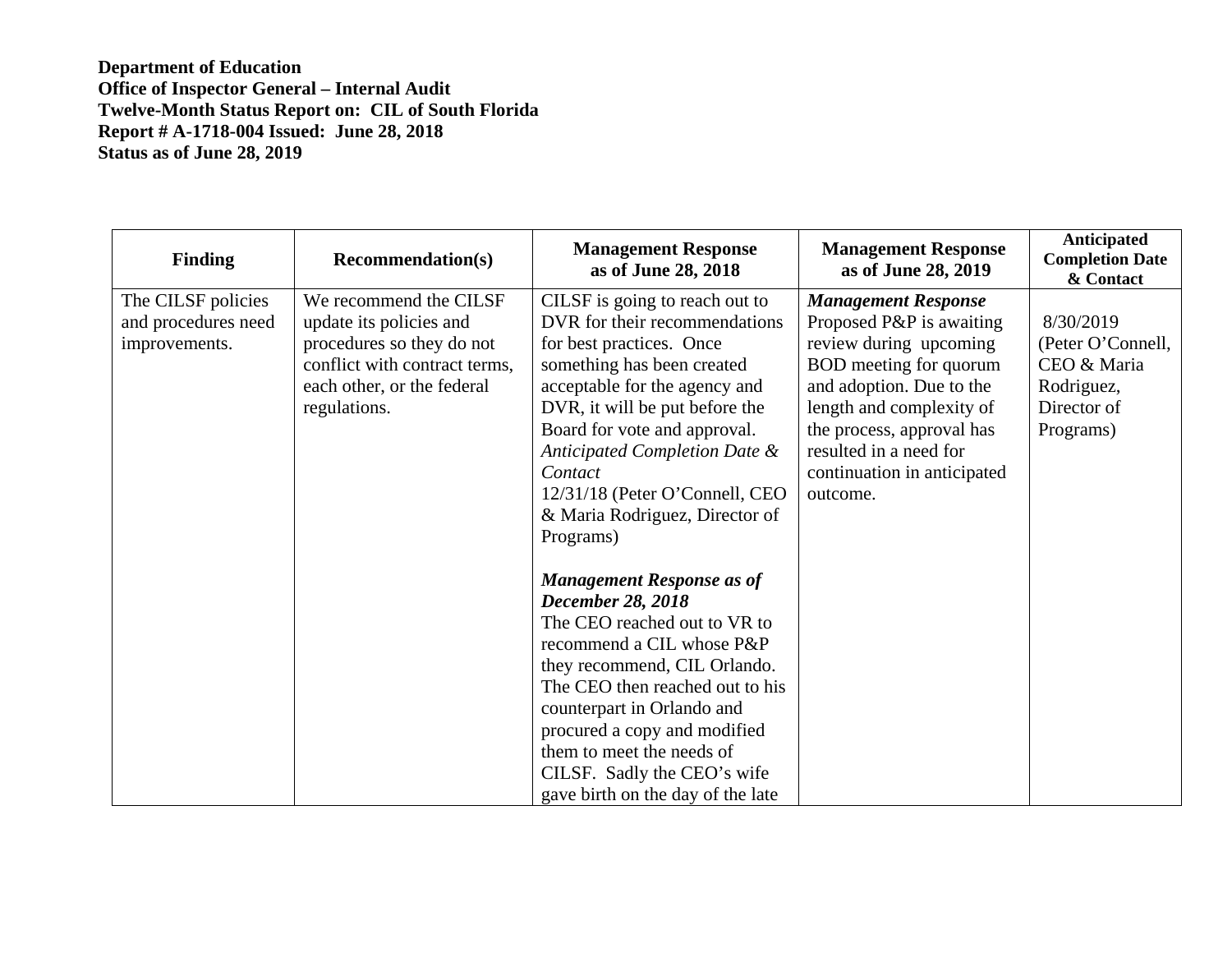| The CILSF did not                           | We recommend the CILSF                                                                                                                                                                                                              | October meeting. It will be put<br>forward and adopted in the next<br>meeting June 29th 2019 meeting.<br>Anticipated Completion Date &<br>Contact<br>02/28/2019<br>(Peter O'Connell, CEO & Maria<br>Rodriguez, Director of<br>Programs)<br>Established policies and                                                                                                                                                                                                                                                                       | <b>Management Response</b>                                                                   | Completed                                                                    |
|---------------------------------------------|-------------------------------------------------------------------------------------------------------------------------------------------------------------------------------------------------------------------------------------|-------------------------------------------------------------------------------------------------------------------------------------------------------------------------------------------------------------------------------------------------------------------------------------------------------------------------------------------------------------------------------------------------------------------------------------------------------------------------------------------------------------------------------------------|----------------------------------------------------------------------------------------------|------------------------------------------------------------------------------|
| always follow its<br>own internal policies. | consistently follow its<br>established policies and<br>procedures and ensure board<br>approval prior to purchases<br>in excess of $$2,500.00$ . We<br>additionally recommend all<br>board approval is<br>documented and maintained. | procedures will be maintained<br>even if it's last minute purchases.<br>We will establish a template to<br>forward to the Board President<br>for approval on any purchases<br>over \$2,500, even if the Board<br>President is currently the 2nd<br>signer of our checks. Approvals<br>will be attached to the invoice or<br>purchase to ensure proper<br>maintenance. We plan on<br>reviewing our current policies<br>and procedures and ensure it's<br>updated along with Board<br>approval.<br>Anticipated Completion Date &<br>Contact | Accounting policy and<br>procedures have been<br>updated with Board<br>Approval on 2/23/2019 | 2/24/2019<br>(Peter O'Connell,<br>CEO & Zeb<br>Jenkins, Finance<br>Director) |